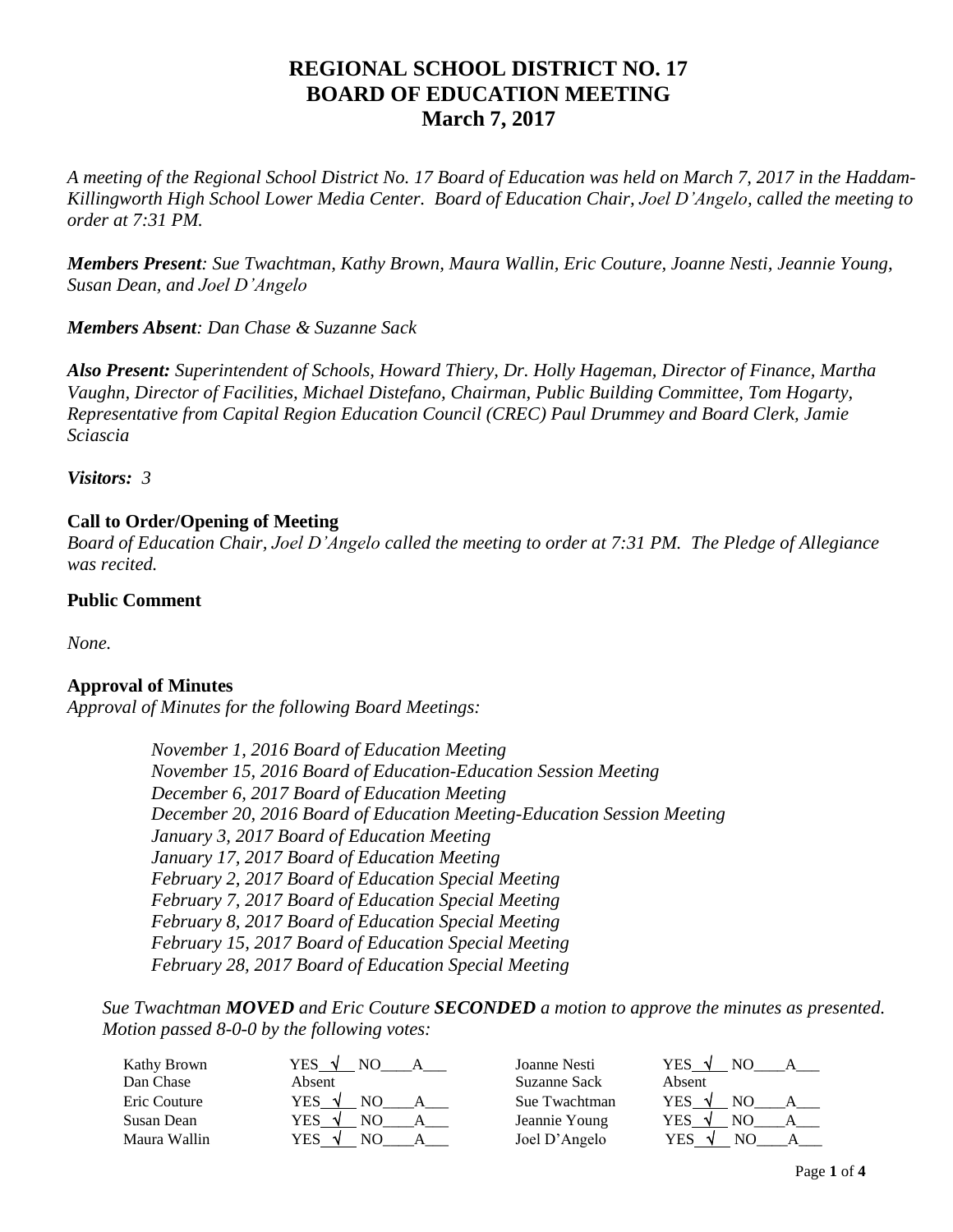## **Report from Student Representatives**

*No Update.*

# **Board Committee Reports and Future Meetings**

- **A. Facilities Subcommittee**  *No Update.*
- **B. Finance Subcommittee** *No Update.*
- **C. Policy Subcommittee** *March 23, 2017 there is a Policy Subcommittee meeting.*

# **D. Communications Subcommittee**

*Susan Dean had no update but thanked everyone that responded to her Subcommittee work email.*

## **E. Personnel and Evaluation Subcommittee**

*Sue Twachtman updated the Board. She advised that the BOE is entering into Collecting Bargaining with Support Services Union. The next meeting is scheduled for Monday, March 13th at noon for preparations on same.*

**F. Curriculum Subcommittee** *No Update.*

## **Board Liaison Reports**

- **A. Healthy Communities – Healthy Kids Council** *No Update.*
- **B. LEARN**  *No Update.*
- **C. Parks & Recreation** *No Update.*
- **D. Haddam Board of Selectmen** *No Update.*
- **E. Killingworth Board of Selectmen** *No Update.*
- **G. Curriculum Council**

*Dr. Holly Hageman reported out an update at the last Board meeting.*

#### **Old Business**

**A. High School Energy and Facilities Upgrade**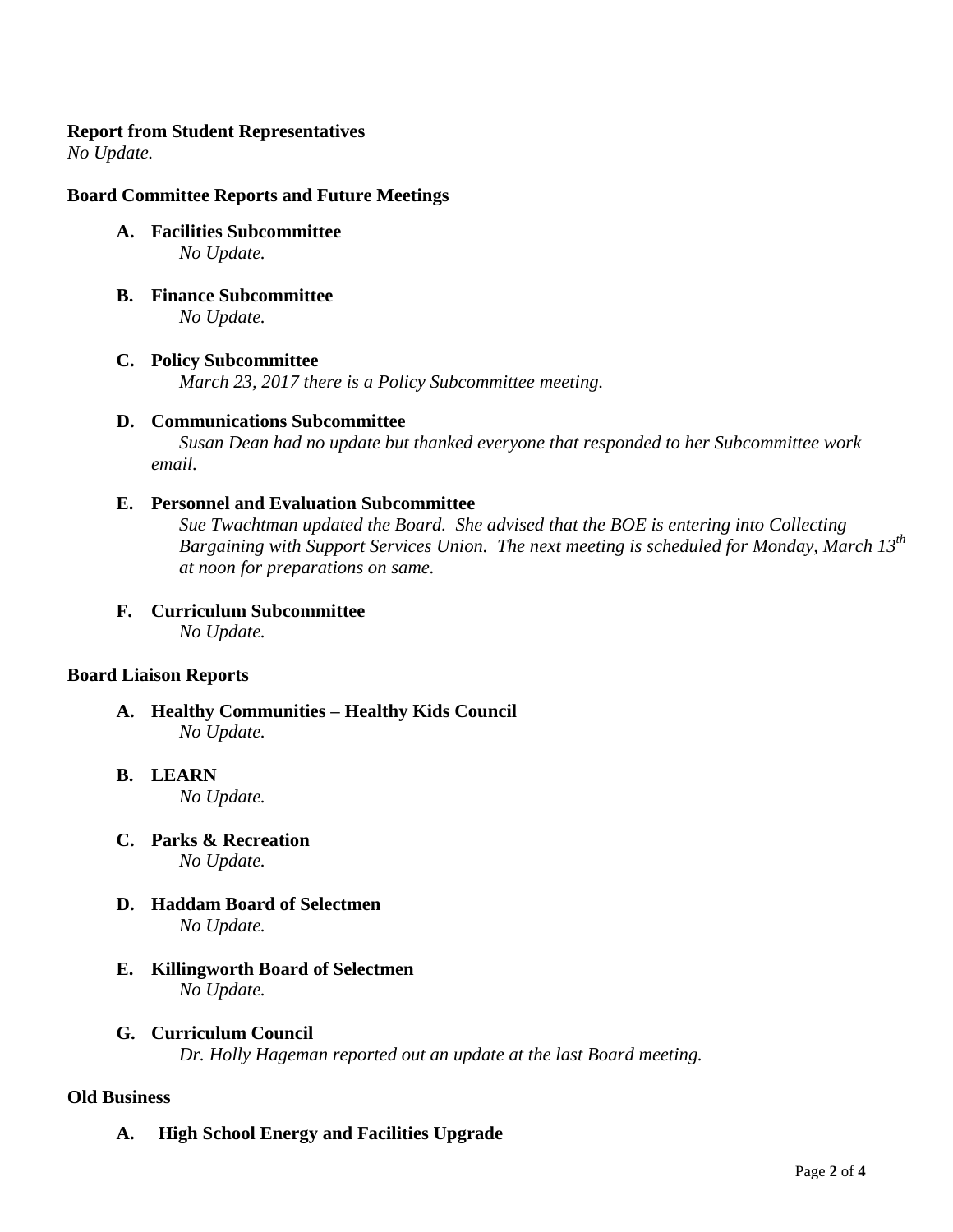*Tom Hogarty and Paul Drummy spoke on behalf of the ongoing roof replacement and boiler project. They made a recommendation for the type of roofing system for the high school that will be worked on by Silver Petrucelli. They brought a motion to the Board.*

*Sue Twachtman MOVED and Maura Wallin SECONDED a motion to approve "The Regional School District 17 Board of Education approves the reviewed final plans and project manual Dated March 3, 2017 for the Haddam Killingworth High School Partial Roof Replacement Project #TMP-217-PCDW as prepared for bidding and dated March 6, 2017 as well as the corresponding professional cost estimate developed in accordance with Classification of Building Elements and Related Sitework-Uniformat ll". Motion passed 8-0-0 by the following votes:*

| Kathy Brown   | YES V               | Joanne Nesti  | YES V                |
|---------------|---------------------|---------------|----------------------|
| Dan Chase     | Absent              | Maura Wallin  | YES.<br>N            |
| Suzanne Sack  | Absent              | Eric Couture  | YES.                 |
| Sue Twachtman | YES √               | Susan Dean    | YES<br>NΟ            |
| Jeannie Young | YES<br>NΩ<br>$\sim$ | Joel D'Angelo | YES<br>$\mathcal{N}$ |

#### **New Business**

*None.*

#### **Consent Agenda**

- *A. Acceptance of a donation in the amount of \$814.30 from Box Top Education. Submitted by Principal Eric Larson, Burr Elementary School.*
- *B. Acceptance of a donation in the amount of \$1,000.00 from Jason Lantieri Memorial Fund to use as scholarship funds for annual 8th grade Washington DC Trip. Submitted by Principal Dr. Jennifer Olsen, Haddam-Killingworth Middle School.*
- C. *Acceptance of a donation in the amount of \$100.00 from Haddam Junior Women's Club. Submitted by Principal Dr. Jennifer Olsen, Haddam-Killingworth Middle School*.

*Susan Dean MOVED Maura Wallin SECONDED a motion to accept Items A-C on the Consent Agenda with great appreciation. Motion passed 8-0-0 by the following votes:*

Kathy Brown  $YES \quad \sqrt{NO}$  A Joanne Nesti YI Dan Chase Absent Absent Maura Wallin YES Now Maura Wallin Suzanne Sack Absent Absent Eric Couture YI Sue Twachtman  $YES \tN$  NO A B Susan Dean YES

Jeannie Young YES  $\sqrt{N}$  NO A\_\_\_ A\_\_\_ Joel D'Angelo Y

| ES        | NO             | д |
|-----------|----------------|---|
| ES        | NO             | А |
| ES        | NO             | А |
| ES        | NO             | А |
| <b>ES</b> | N <sub>O</sub> |   |

## **New Business**

*None.*

#### **From the Superintendent**

**A. Legislative Update**

*Superintendent Thiery briefly updated about how he continues to keep abreast on state budget and finance that will affect funding for education and our communities.*

#### **B. Personnel Report**

*Superintendent Thiery presented the Personnel Report that was in agenda packet.*